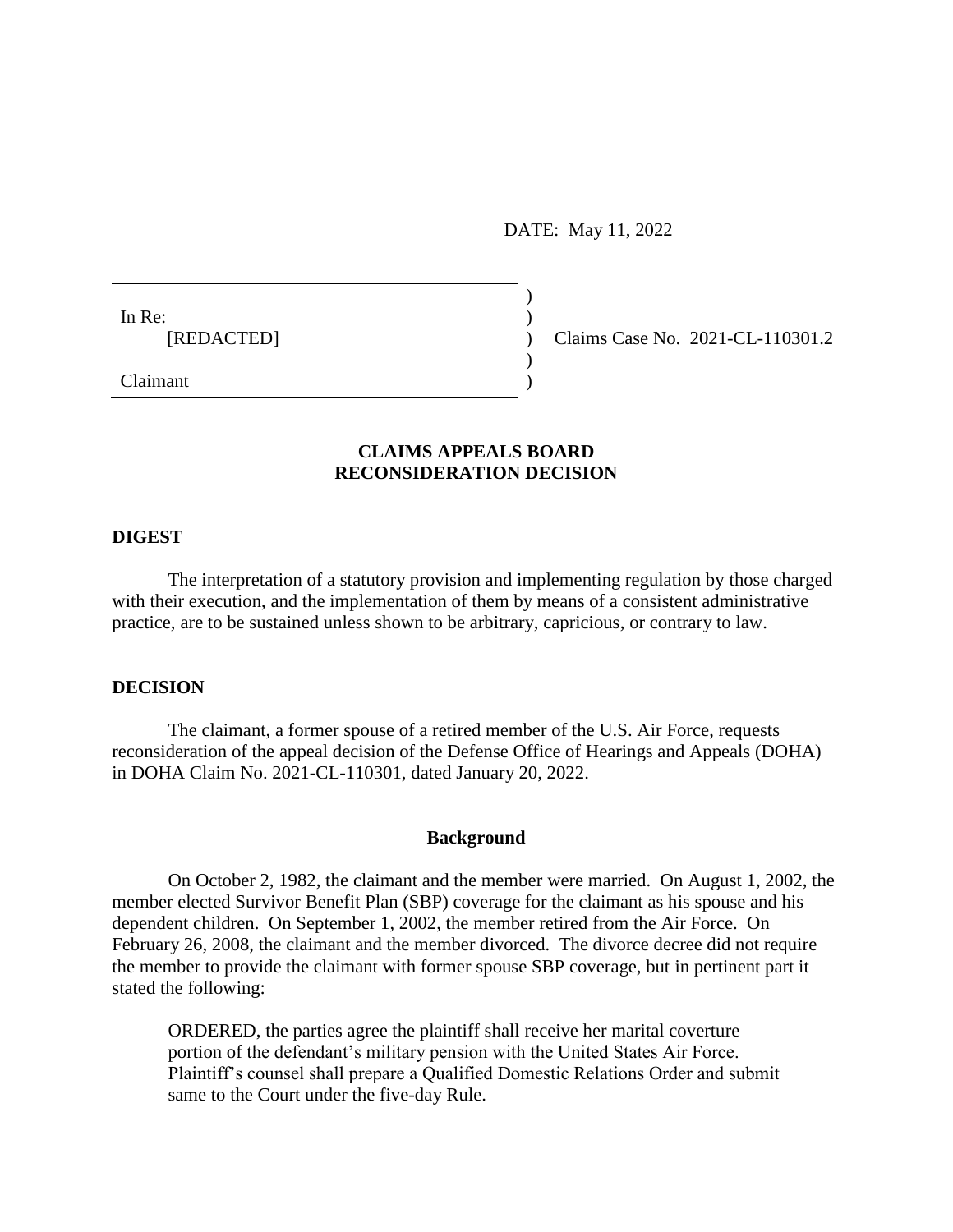On January 2, 2013, the Qualified Domestic Relations Order (QDRO) was approved by the court. The QDRO awarded the claimant 50% of the member's monthly disposable retired pay and former spouse SBP coverage. Concerning SBP, the QDRO stated the following:

20. **Former Spouse Survivor Annuity**: Former Spouse shall be awarded a former spouse survivor under the Military Retirement System.

On July 3, 2013, the member notified the Defense Finance and Accounting Service (DFAS) of his divorce by submitting a copy of the divorce decree dated February 26, 2008. He requested that spouse SBP premiums cease to be deducted from his retired pay. He did not submit the QDRO to DFAS. DFAS ceased deducting premiums for spouse SBP coverage from the member's retired pay and refunded the SBP premiums paid by the member retroactive to the date of the divorce.

On August 2, 2013, the claimant submitted a DD Form 2293, *Application for Former Spouse Payments from Retired Pay*, the divorce decree and the QDRO, to DFAS, requesting payment of 50% of the member's monthly disposable retired pay under the Uniformed Services Former Spouses' Protection Act (USFSPA) (10 U.S.C. § 1408). Although the claimant was granted the former spouse SBP annuity under the QDRO, she did not request a deemed election for it, nor did she submit the required form for requesting a deemed election, the DD Form 2656- 10, *Survivor Benefit Plan (SBP) Former Spouse Request for a Deemed Election*.

On July 27, 2018, the claimant wrote to DFAS requesting that her SBP coverage be reinstated. On November 30, 2018, DFAS responded to her letter advising her that her attempt to deem an election for former spouse SBP coverage could not be processed because her application to deem the election was received by DFAS more than one year after the date of the court order. The claimant appealed DFAS's denial of her request to deem an election for former spouse SBP coverage. In her appeal, she stated that she first attempted to enroll in SBP in December 2008 by submitting by mail and fax to DFAS a completed DD Form 2656-10. She stated that she did not file anything after the 2013 QDRO because she thought she had properly submitted her deemed election request in 2008.

In the appeal decision, the DOHA attorney examiner upheld DFAS's determination that the claimant's request for a deemed election was not timely. He found that although the claimant may have submitted her request in 2008 to DFAS, the divorce decree did not award her former spouse coverage. Therefore, once the QDRO was issued by the court on January 2, 2013, awarding her former spouse SBP coverage, she had one year from that date to request a deemed election. The attorney examiner also found that although in 2018 DFAS received from the claimant a completed DD Form 2656-10 requesting a deemed election, there was no evidence that she submitted this form within one year of the date of the QDRO.

In the claimant's request for reconsideration, she continues to assert that SBP coverage should be reinstated because the QDRO issued on January 2, 2013, was based on the divorce decree issued in 2008. She also requests that her military ID card be issued. She further states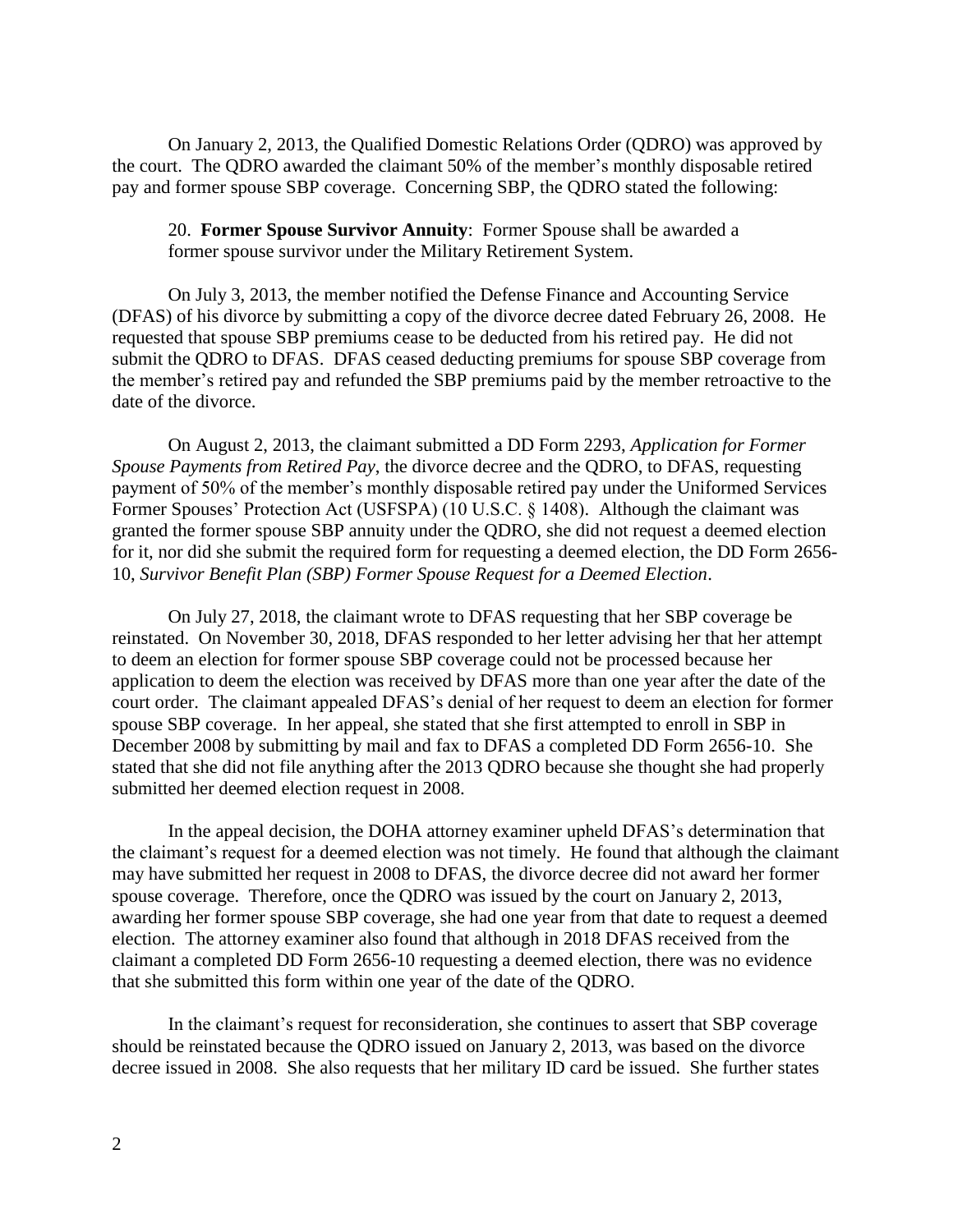that in 2018 the member signed and submitted a DD Form 2656-1, *Survivor Benefit Plan (SBP) Election Statement for Former Spouse Coverage*, electing former spouse SBP coverage for her.

#### **Discussion**

The burden of proving the existence of a valid claim against the United States is on the person asserting the claim. The claimant must prove their claim by clear and convincing evidence on the written record that the United States Department of Defense is liable for the claim. *See* DoD Instruction 1340.21 (May 12, 2004) ¶ E5.7. Federal agencies and officials must act within the authority granted to them by statute in issuing regulations. Thus, the liability of the United States is limited to that provided by law (including implementing regulations).

The SBP, 10 U.S.C. §§ 1447-1455, is an income maintenance program for the survivors of deceased members of the uniformed services. Under 10 U.S.C. § 1448(a)(1)(A), SBP is open to a member who is eligible for retired pay. Spousal coverage ends upon divorce, but the SBP includes provisions whereby a member may elect coverage for a former spouse. If a member elects to provide coverage for a former spouse, he must notify DFAS in writing of the divorce and his intention to provide coverage for his former spouse, even if the former spouse was the spouse beneficiary immediately prior to the divorce. Former spouse coverage must be established within one year from the date of the divorce, dissolution or annulment. *See* 10 U.S.C. §1448(b)(3)(A)(iii). In addition, a member may be required under the terms of a divorce decree to provide SBP coverage to his former spouse. If he fails to do so, the former spouse has one year from the date of the divorce to request a deemed election. *See* 10 U.S.C. § 1450(f)(3). Under 10 U.S.C. § 1450(f)(3), the former spouse's request that the retired member shall be deemed to have made an election for former spouse SBP coverage must be submitted in writing and in the manner prescribed by the Secretary concerned. *See* [10 U.S.C. § 1450\(f\)\(3\)\(A\).](https://1.next.westlaw.com/Link/Document/FullText?findType=L&pubNum=1000546&cite=10USCAS1450&originatingDoc=Ia94e7f9861ff11ebbea4f0dc9fb69570&refType=RB&originationContext=document&transitionType=DocumentItem&ppcid=5fe4ec4eb91f4cb8aab3a56914e4ec63&contextData=(sc.Search)#co_pp_5eee000091eb7) Under 10 U.S.C. § 1450(f)(3)(C), the former spouse's written request for a deemed election must also include a copy of the court order, regular on its face, which require such an election. An election for former spouse SBP coverage may not be deemed to have been made unless the Secretary concerned receives such a request from the former spouse within one year of the date of the divorce decree. *See* [10 U.S.C. § 1450\(f\)\(3\)\(C\).](https://1.next.westlaw.com/Link/Document/FullText?findType=L&pubNum=1000546&cite=10USCAS1450&originatingDoc=Ia94e7f9861ff11ebbea4f0dc9fb69570&refType=RB&originationContext=document&transitionType=DocumentItem&ppcid=5fe4ec4eb91f4cb8aab3a56914e4ec63&contextData=(sc.Search)#co_pp_469a00008b0e0)

The implementing regulations for SBP elections and election changes are currently found under Chapter 43, Volume 7B of DoD 7000.14-R, the Department of Defense Financial Management Regulation (DoDFMR), Military Pay Policy and Procedures -- Retired Pay. Under that chapter, a former spouse or the former spouse's legal representative must request the deemed election by completing the DD Form 2656-10, and submitting it with the court order requiring the former spouse SBP election. The use of the DD Form 2656-10 to request a deemed election became mandatory on September 27, 2008. *See* DoDFMR ¶ 430504(C) (April 2019).

In order for the claimant to be covered as the member's former spouse under SBP after the issuance of the divorce decree, the member must have expressly elected the claimant as his former spouse beneficiary within one year after the date of the divorce. Therefore, if the member voluntarily decided to designate the claimant as his former spouse SBP beneficiary, he could have done so within the statutory time limit. The member did not voluntarily designate her as his